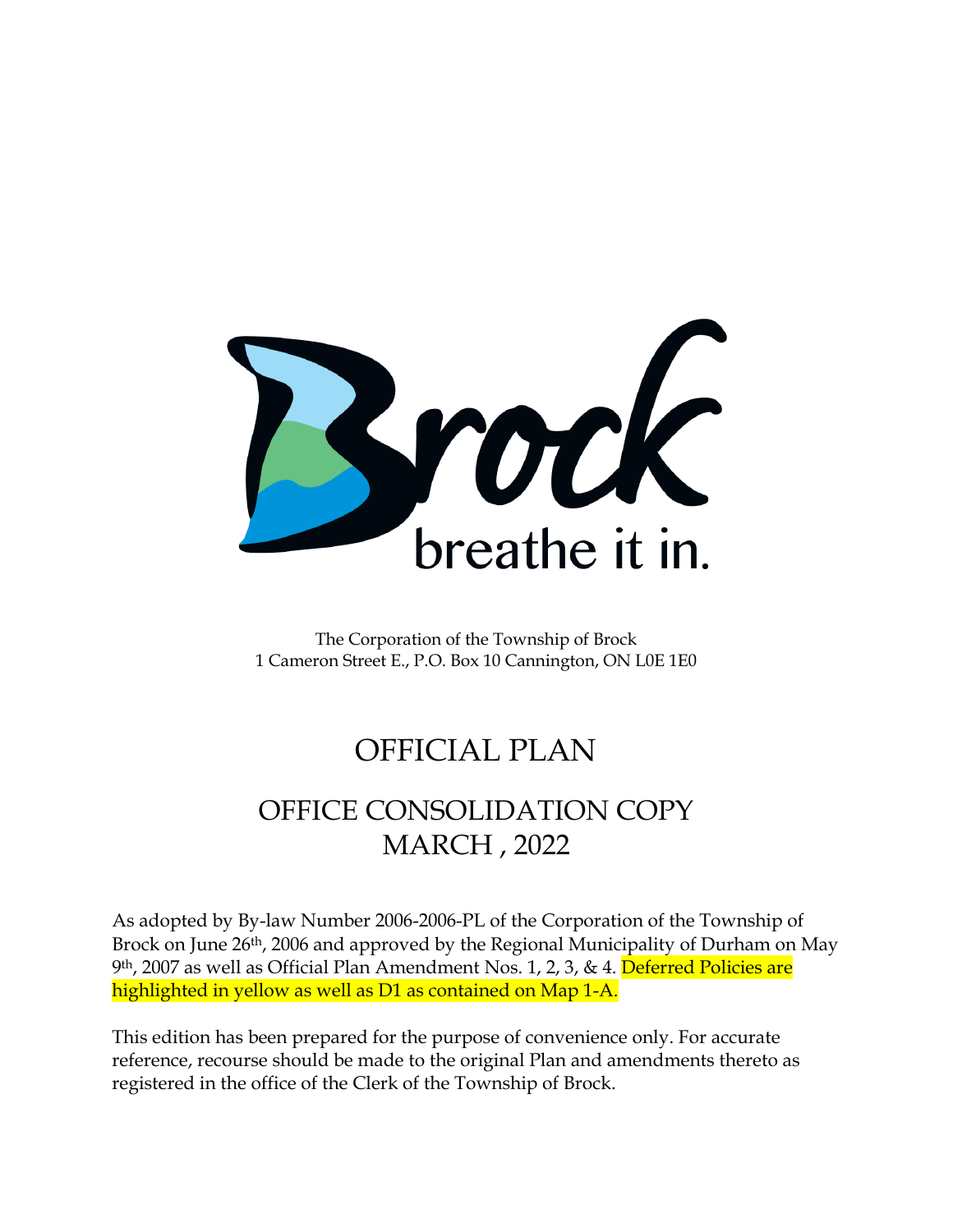#### **THE CORPORATION OF THE TOWNSHIP OF BROCK**

#### **OFFICIAL PLAN**

#### **PLANNING COMMITTEE MEMBERSHIP (2003 – 2006)**

Larry O'Connor, Regional Councillor, Chairman Keith Shier, Mayor Karen Windatt, Councillor – Ward I John Grant, Councillor – Ward II Reg Starr, Councillor – Ward III Debbie Bath, Councillor – Ward IV Allan Simpson, Councillor – Ward V

# **(2004 – 2006) (2004 – 2006)**

William Liske Janet Wong, LSRCA Tom Mangan Allan McPhail Monika Rogers Chris Shier Michael Shurman W.E. Ted Smith Neil Turnbull

# **STEERING COMMITTEE TECHNICAL ADVISORY MEMBERSHIP COMMITTEE MEMBERSHIP**

Larry O'Connor, Chairman Jim McGilton, Durham Works Rick Cox Nancy Rutherford, Durham Planning W. Terry Clayton Celeste Terry, Durham Planning Margaret Evans Marlene Werry, Durham Econ. Dev.

#### **STAFF RESOURCES**

Clerk-Administrator Deputy Clerk-Administrator

Valerie Cranmer, MCIP, RPP Lynda Newman, MCIP, RPP Planning Consultant Planning Consultant

Anne M. Collins Greg Czajko Senior Clerk-Stenographer Cartographer

George S. Graham, AMCT, CMC T. G. Gettinby, MA, MCIP, RPP, CMO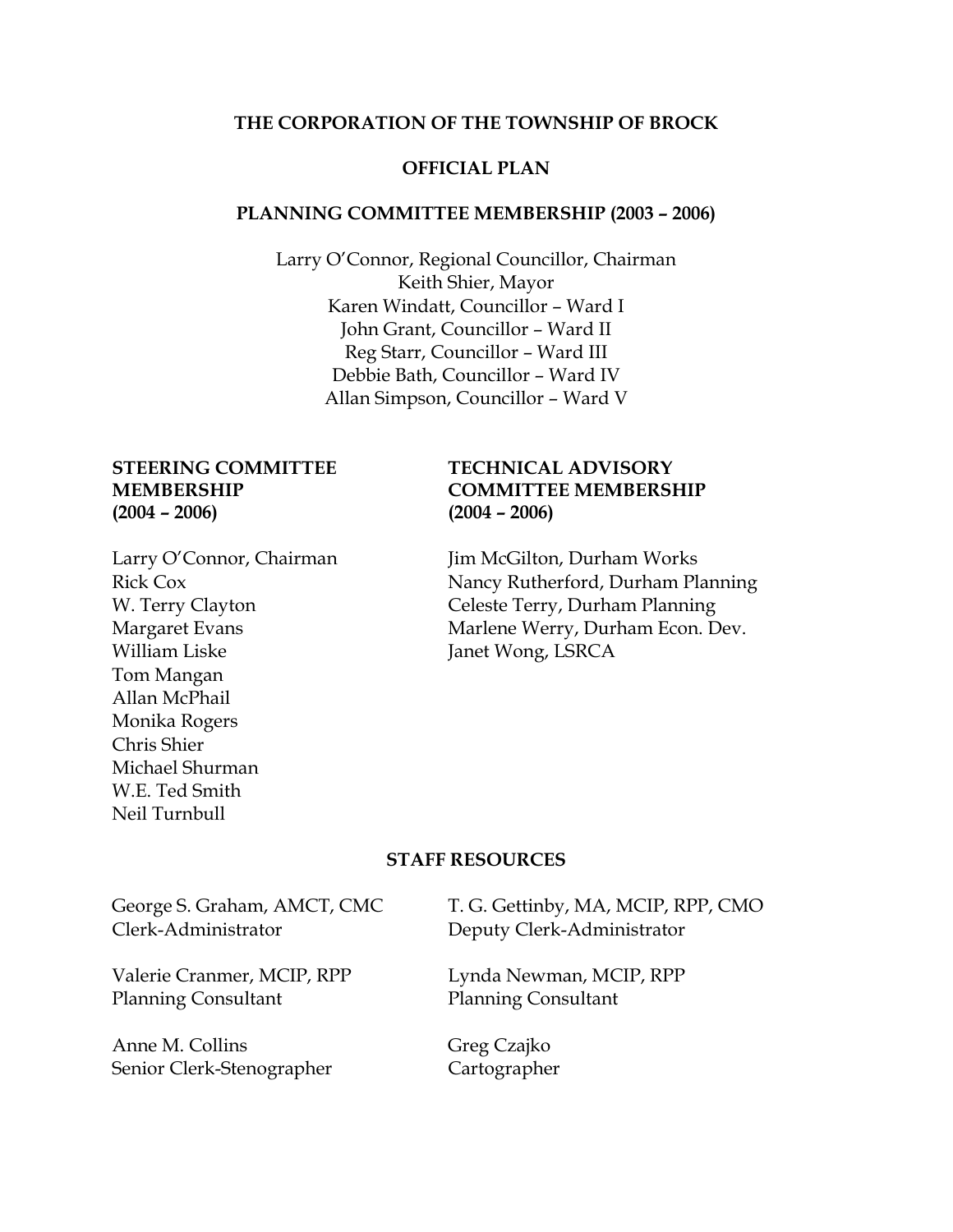# **TABLE OF CONTENTS**

| <b>Section</b> |                                        | Page |  |
|----------------|----------------------------------------|------|--|
| 1.             | <b>INTRODUCTION</b>                    | 6    |  |
| 1.1            | Context of the Plan                    | 6    |  |
| 1.2            | <b>Planning Framework</b>              | 7    |  |
| 1.3            | Basis of the Official Plan             | 8    |  |
| 1.4            | Planning Horizon                       | 8    |  |
| 1.5            | Organization and Approach              | 9    |  |
| 2.             | <b>VISION AND STRATEGIC DIRECTIONS</b> | 11   |  |
| 2.1            | <b>Vision Statement</b>                | 11   |  |
| 2.2            | <b>Strategic Directions</b>            | 11   |  |
| 3.             | <b>ECONOMIC DEVELOPMENT</b>            | 16   |  |
| 3.1            | <b>Economic Development Goals</b>      | 16   |  |
| 3.2            | <b>Sectoral Policies</b>               | 16   |  |
| 4.             | <b>HEALTHY COMMUNITIES</b>             | 21   |  |
| 4.1            | <b>Healthy Communities</b>             | 21   |  |
| 4.2            | Goal                                   | 21   |  |
| 4.3            | Objectives                             | 21   |  |
| 4.4            | Housing                                | 22   |  |
| 4.5            | Recreation and Open Space              | 24   |  |
| 4.6            | Community Improvement                  | 28   |  |
| 4.7            | Accessibility                          | 29   |  |
| 4.8            | <b>Cultural Heritage Conservation</b>  | 30   |  |
| 4.9            | <b>Community Design</b>                | 32   |  |
| 4.10           | Signage and Environmental Lighting     | 33   |  |
| 4.11           | <b>Community Facilities</b>            | 34   |  |
| 5.             | <b>SETTLEMENT AREAS</b>                | 36   |  |
| 5.1            | <b>Structure and Growth Management</b> | 36   |  |
| 5.2            | <b>Residential Areas</b>               | 37   |  |
| 5.3            | <b>Commercial Areas</b>                | 44   |  |
| 5.4            | <b>Mixed Use Corridors</b>             | 46   |  |
| 5.5            | New Commercial Development             | 47   |  |
| 5.6            | <b>Employment Areas</b>                | 48   |  |
| 5.7            | Open Space Areas                       | 52   |  |
| 5.8            | Beaverton Harbour Area                 | 55   |  |
| 5.9            | Hamlets                                | 56   |  |
| 5.10           | <b>Shoreline Residential Areas</b>     | 58   |  |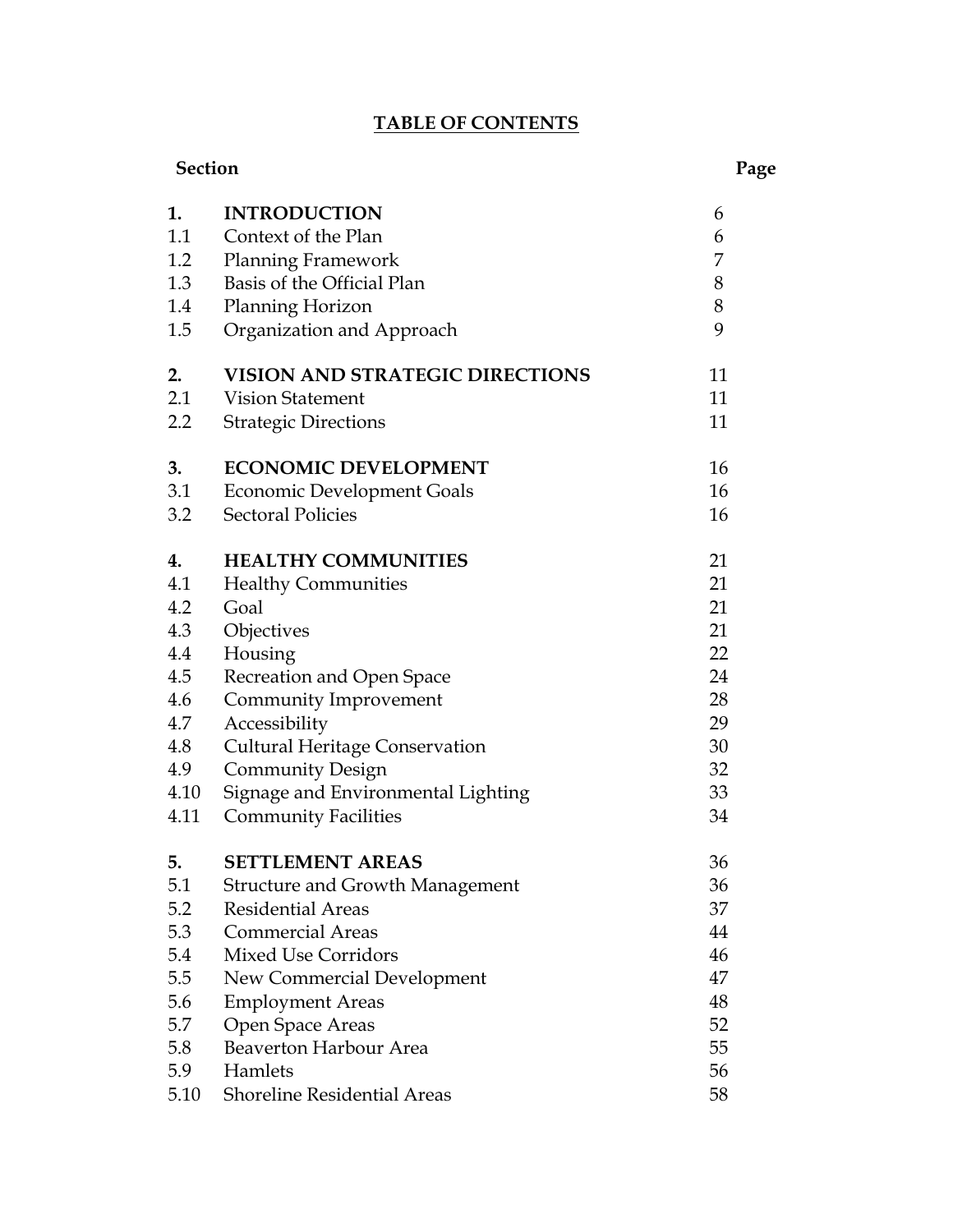| 6.  | <b>SERVICING AND INFRASTRUCTURE</b>             | 61 |
|-----|-------------------------------------------------|----|
| 6.1 | <b>Utilities</b>                                | 61 |
| 6.2 | Landfill Sites                                  | 62 |
| 6.3 | Transportation                                  | 62 |
| 6.4 | <b>Source Water Protection</b>                  | 66 |
| 6.5 | Stormwater Management                           | 71 |
| 6.6 | Stormwater Management - Low Impact Development  | 73 |
| 7.  | <b>DEVELOPMENT REVIEW</b>                       | 77 |
| 7.1 | Objective                                       | 77 |
| 7.2 | <b>Official Plan Amendments</b>                 | 77 |
| 7.3 | <b>Information Requirements</b>                 | 78 |
| 7.4 | Peer Review                                     | 84 |
| 8.  | <b>IMPLEMENTATION</b>                           | 85 |
| 8.1 | Methods of Implementation                       | 85 |
| 8.2 | By-laws                                         | 85 |
| 8.3 | Plans of Subdivision/Condominium                | 88 |
| 8.4 | Consents                                        | 89 |
| 8.5 | Development Agreements                          | 89 |
| 8.6 | Capital Budget and Construction of Public Works | 90 |
| 8.7 | Property Maintenance and Occupancy              | 91 |
| 8.8 | Site Plan Control                               | 92 |
| 8.9 | <b>Public Consultation</b>                      | 93 |

**9. INTERPRETATION** 95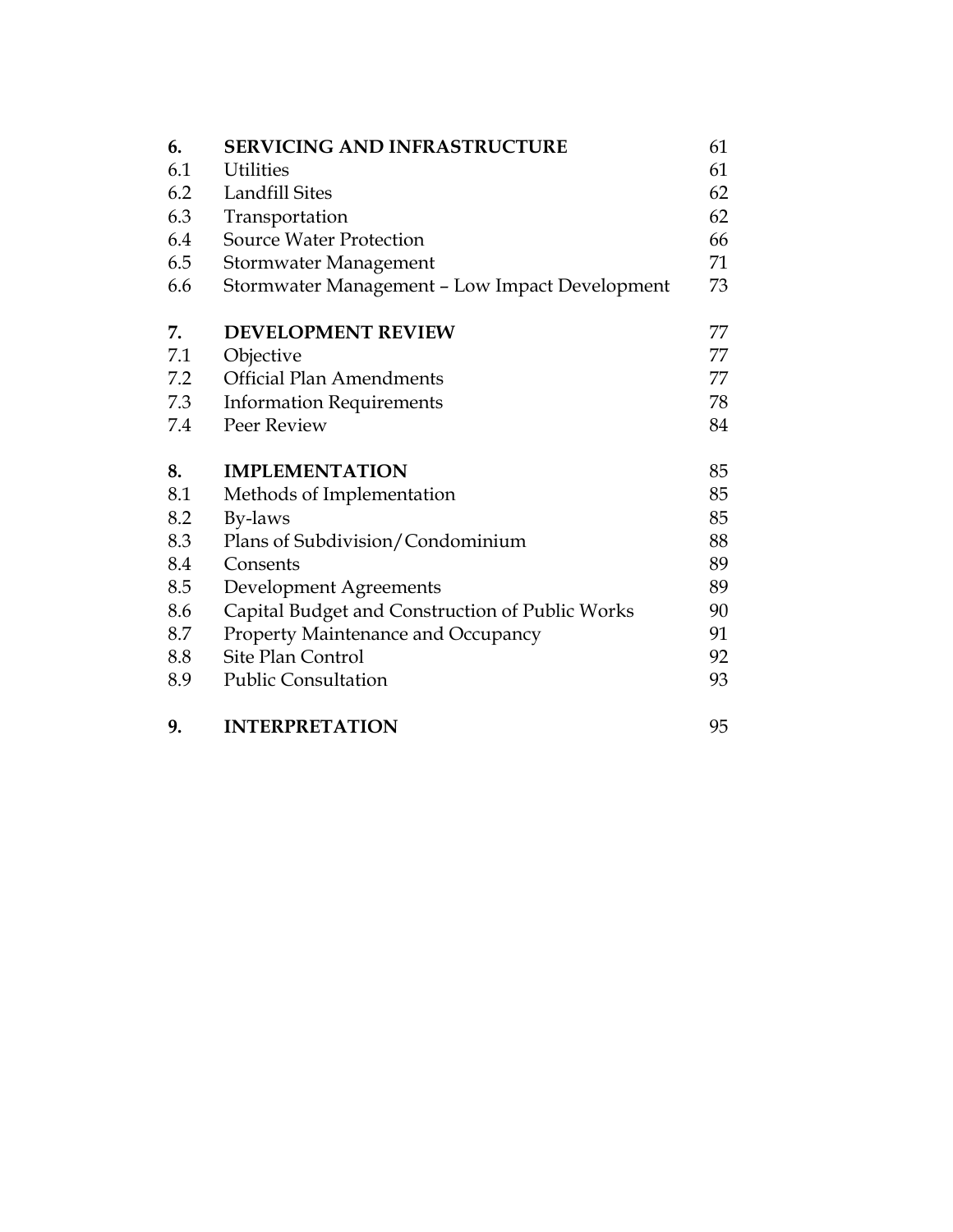# **Schedules**

| <b>URBAN AREAS</b>                                |  |  |  |
|---------------------------------------------------|--|--|--|
| Map 1-A Beaverton Urban Area                      |  |  |  |
| Map 1-B Beaverton Central Area                    |  |  |  |
| Map 1-C Beaverton Built Boundary                  |  |  |  |
| Map 1-D Beaverton Intake Protection Zones         |  |  |  |
| $Map 2-A$<br>Cannington Urban Area                |  |  |  |
| $Map 2-B$<br>Cannington Central Area              |  |  |  |
| Cannington Built boundary<br>$Map 2-C$            |  |  |  |
| Cannington Wellhead Protection Areas<br>$Map 2-D$ |  |  |  |
| Sunderland Urban Area<br>Map 3-A                  |  |  |  |
| Sunderland Central Area<br>$Map 3-B$              |  |  |  |
| Map 3-C Sunderland Built Boundary                 |  |  |  |
| Sunderland Wellhead Protection Area<br>$Map 3-D$  |  |  |  |
| <b>SHORELINE RESIDENTIAL AREAS</b>                |  |  |  |
| Maps 4-A, 4-B, 4-C, 4-D                           |  |  |  |
| <b>LANDFILL SITES</b>                             |  |  |  |
| Map 5                                             |  |  |  |
| <b>HAMLETS</b>                                    |  |  |  |
| Gamebridge<br>Map 6-A                             |  |  |  |
| Manilla<br>Map $6-B$                              |  |  |  |
| Map 6-C Sonya                                     |  |  |  |
| Map 6-D Port Bolster                              |  |  |  |
| Map 6-E Wilfrid                                   |  |  |  |
|                                                   |  |  |  |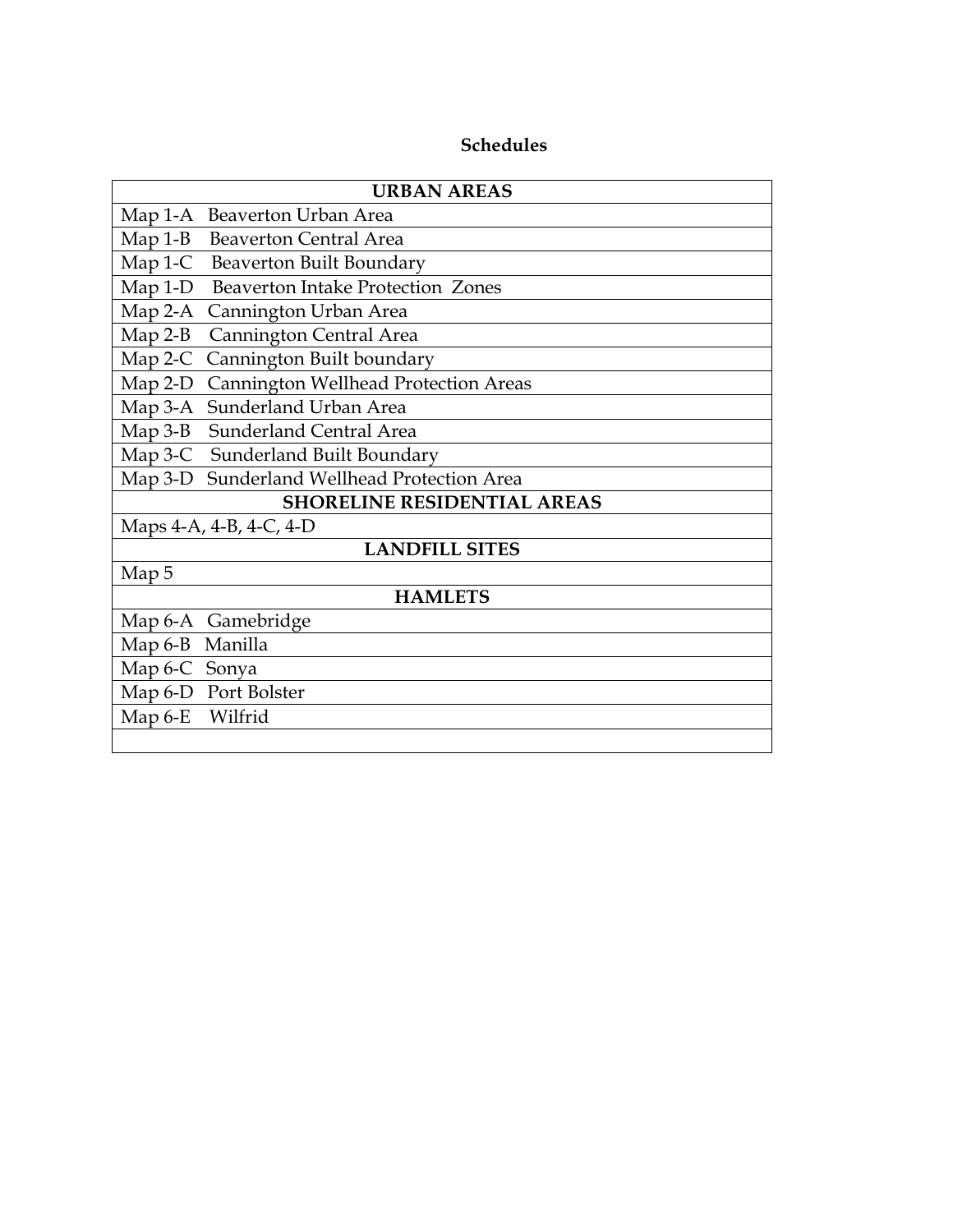#### **CORPORATION OF THE TOWNSHIP OF BROCK**

# **ADOPTED OFFICIAL PLAN – JUNE 26, 2006; APPROVED - MAY 9, 2007**

# **CONSOLIDATED – MAY 2018 (INCLUDING OPA # 1, 2, 3, & 4)**

# **1. INTRODUCTION**

# **1.1 CONTEXT OF THE PLAN**

This document comprises the Official Plan for the Township of Brock. This Official Plan replaces the Official Plan of the Township of Brock that was approved by the Minister of Municipal Affairs and Housing on December 19, 1985. All of the approved Official Plan amendments have been incorporated into this Official Plan. The text and schedules constitute the Official Plan.

The purpose of an Official Plan is to manage land use and direct future growth to ensure the development of a healthy and sustainable community for the present and future residents of the Township. This Official Plan provides general policy direction for the entire municipality. The main focus of the Official Plan is to provide policy direction and designations for the settlement areas in Brock Township. Policy directions and designations for the rural area are contained in the Durham Regional Official Plan.

The population forecast for the Township is for a population of 14,015 by 2031. This represents an increase of 1630 people over the 2011 forecast. The majority of the population, 54 %, is, and will continue to be, located within the three urban communities of Beaverton, Cannington and Sunderland. The remaining population is distributed in the hamlets, shoreline residential areas and the rural portion of the Township. Only limited growth will be permitted within the hamlet and shoreline residential areas. The percentage of population located in the urban centres will increase as growth in the Township will be directed to these communities.

This Official Plan will guide Council in their review of land use planning issues. This includes proposals such as official plan and zoning by-law amendments, subdivision development, capital works projects, site plan agreements, development agreements and redevelopment.

When using the Official Plan, it may be necessary to refer to other relevant documents. These include any secondary or hamlet plans as adopted by Council; the Zoning By-laws and other By-laws of the Township; and the Durham Regional Official Plan. This Plan has been prepared in conformity with the Durham Regional Official Plan. In the event of any conflict between this Plan and the Durham Regional Official Plan, the provisions of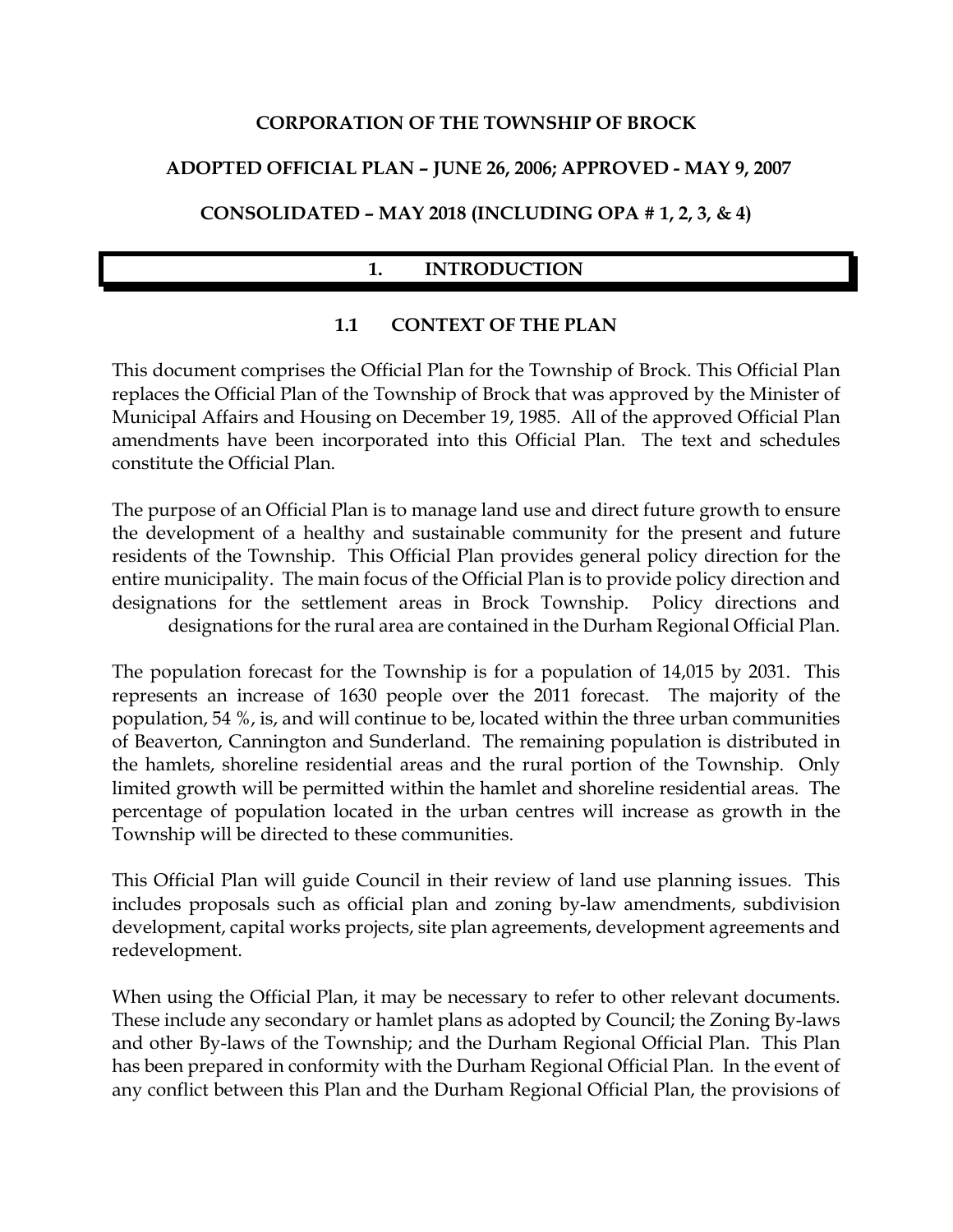the Regional Plan shall prevail. The policies of this Official Plan implement the required elements of the Provincial Policy Statement, the Growth Plan for the Greater Golden Horseshoe, the Greenbelt Plan and the Lake Simcoe Protection Plan.

# **1.2 PLANNING FRAMEWORK**

This Official Plan is based on a detailed analysis of the existing local planning policy framework in conjunction with a review of the physical, environmental, social and economic conditions of the Township and extensive public input. To ensure the Official Plan reflects the special qualities of Brock Township, a community-based Steering Committee, consisting of well-known residents of the community, guided the public consultation process and the development of the Official Plan. Community involvement is integral to the formulation of policies that will guide the development of the area for the next twenty years. To assist the Steering Committee, the following documents were prepared and discussed in detail at workshops held in the three urban centres: Beaverton, Cannington and Sunderland.

- Community Profile
- Background Paper: Options for Economic Development
- Discussion Paper on Policy Issues
- Questionnaire on Policy Issues
- Draft Official Plan issued in October 2005
- Steering Committee Recommended Official Plan issued in February 2006

In addition, this Official Plan has been prepared within a framework of Provincial, Regional and Township Policies including:

- 2005 Provincial Policy Statement
- Greenbelt Act, February 24, 2005
- Greenbelt Plan, February 28, 2005
- Places to Grow Act
- Places to Grow Growth Plan for the Greater Golden Horseshoe, June 2006
- Lake Simcoe Environmental Management Strategy Implementation Program
- Lake Simcoe Protection Plan, 2009
- Region of Durham Official Plan, November 1993, office consolidation June 5<sup>th</sup>, 2008;
- Growing Durham, Recommended Growth Scenario & Policy Directions, November 2008
- Durham Regional Official Plan Review Reports
- Township of Brock Municipal Housing Statement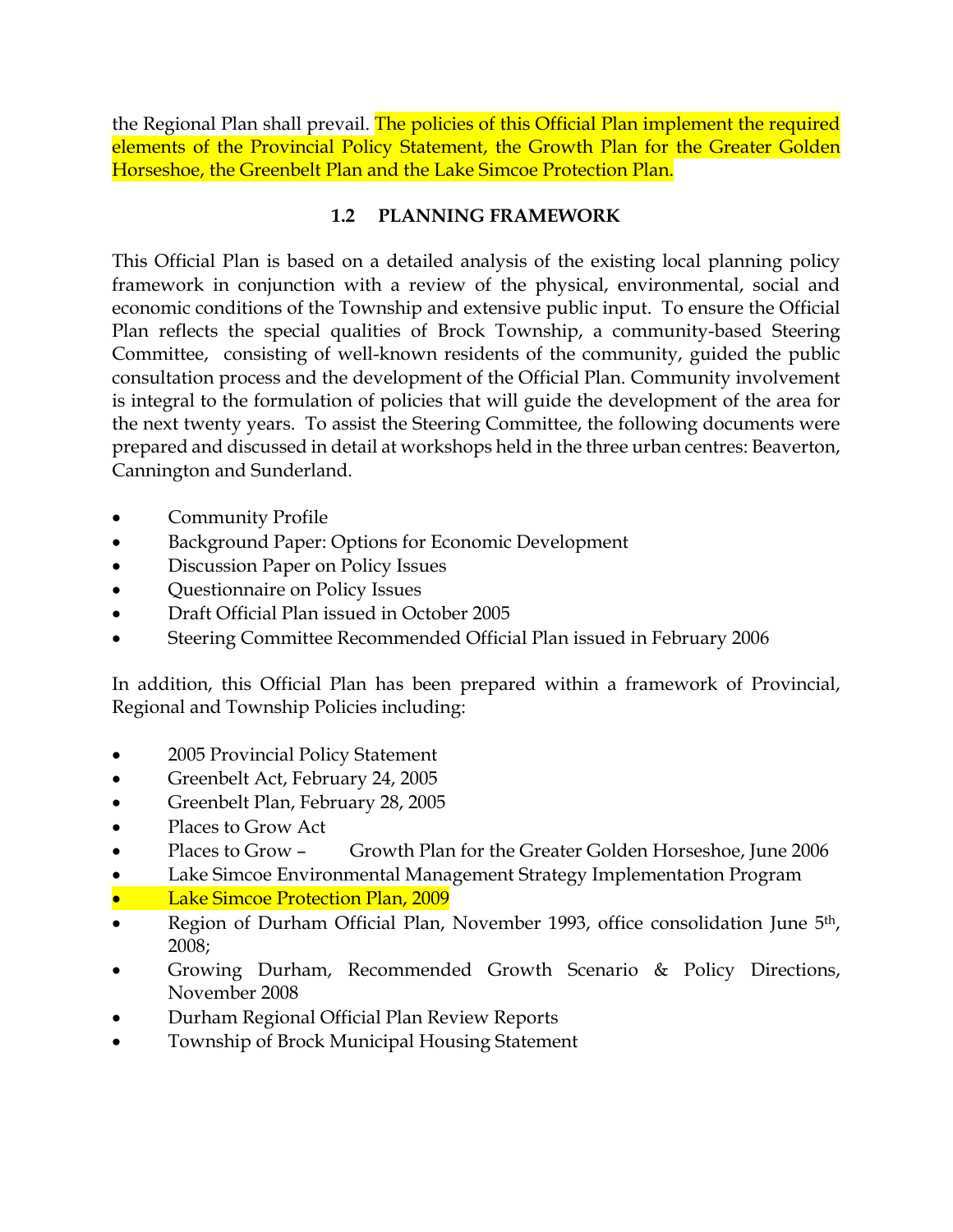# **1.3 BASIS OF THE OFFICIAL PLAN**

The Official Plan is based on the following principles:

- To provide a long-term strategic policy framework that will balance population and economic growth with the need to protect the natural environment, by guiding the decisions affecting the use of land;
- To focus residential development in the settlement areas;
- To encourage economic development in appropriate locations;
- To maintain a high quality of life and secure the health, safety, convenience and well-being of the present and future residents of the area; and,
- To encourage development that is environmentally and economically sustainable.

# **1.4 PLANNING HORIZON**

The land use planning period for this Official Plan is to the year 2031. In accordance with the provisions of the Planning Act, a special meeting of Council will be held to determine the need for a review of this Official Plan within five years from the date of the approval of this Official Plan by the Region of Durham.

Amendments to the Official Plan can be initiated by the municipality or private interests at any time. It is the intention of Council to process any amendments received in a timely manner. These amendment applications will be subject to an appropriate public review process.

In accordance with the provisions of the Greenbelt Act, expansions of the three urban centres of Beaverton, Cannington and Sunderland cannot be considered until the year 2015. Any proposal for expansion must be considered in conjunction with a comprehensive official plan review and must address the requirements of the Greenbelt Act and the corresponding Greenbelt Plan, the Places to Grow Act, and the corresponding Growth Plan for the Greater Golden Horseshoe and the Durham Regional Official Plan.

In accordance with the provisions of the Growth Plan for the Greater Golden Horseshoe, any amendment that would result in the conversion of an Employment Area to another use can only be considered through the Region's and/or Township's municipal comprehensive official plan review.

#### **1.5 ORGANIZATION AND APPROACH**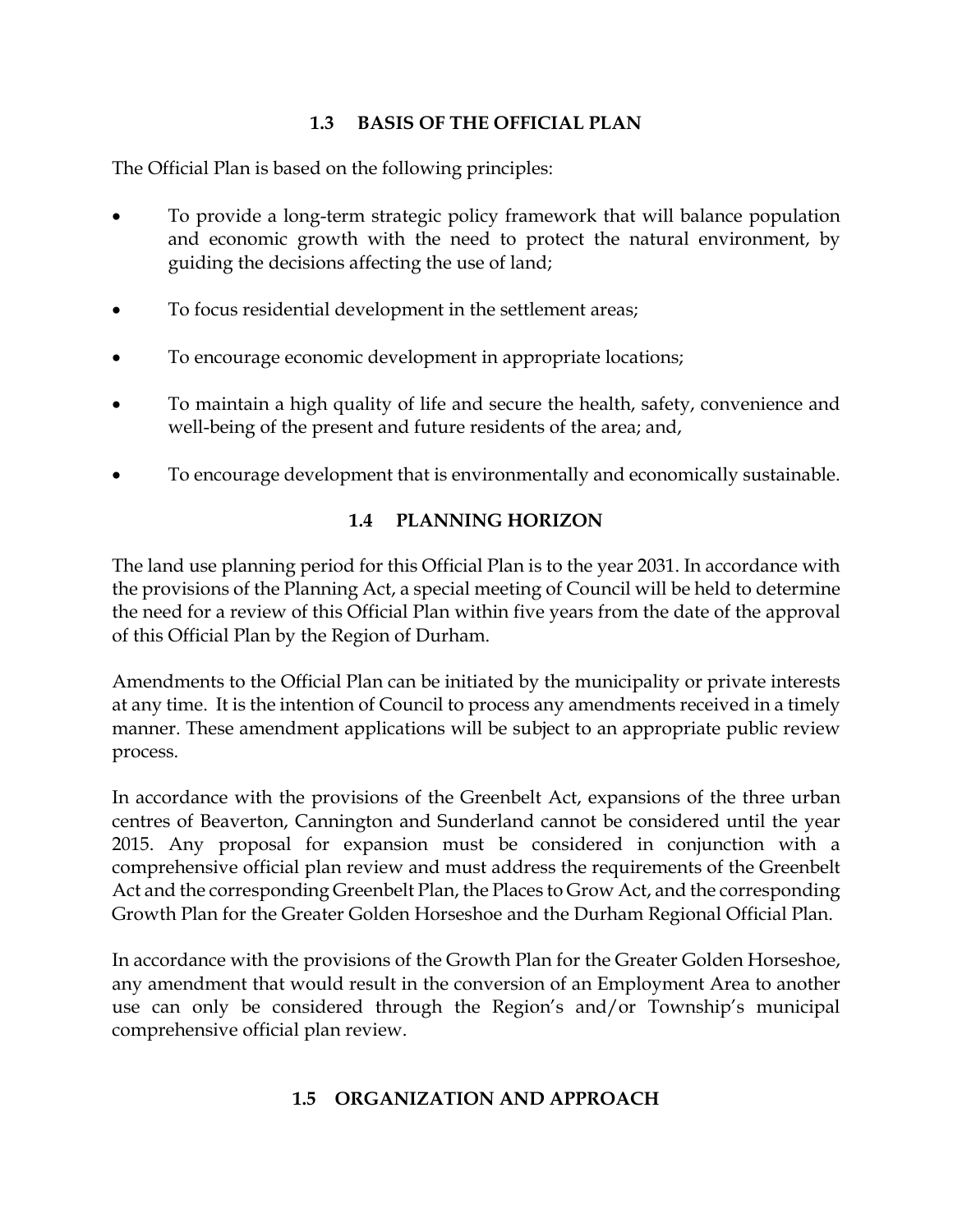The Official Plan is divided into the following sections:

Section 2, **Vision and Strategic Directions,** reflects the values and principles of the residents of Brock. They focus on enhancing the quality of life, creating a balanced community while developing a dynamic and diversified economy. The natural, cultural and heritage resources of the Township are to be strengthened and public areas are to be enhanced. The rural character and agricultural lands are to be protected. The land use policies and designations are to be consistent with the Strategic Directions in implementing the Vision.

Section 3, **Economic Development,** provides key policies for improved economic vitality by promoting the municipality as a place to work, invest in and prosper. Increased economic development is essential for achieving a balanced community.

Section 4, **Healthy Communities,** contains policies addressing housing, recreation and open space, education and other community facilities, fire and emergency services, community improvement areas, heritage conservation and archaeological preservation and community design.

Section 5, **Settlement Area Land Use Policies,** provides land use designations and policies to achieve a well balanced community that offers a variety of settlement areas to live and work, diverse recreational opportunities, and the protection and enhancement of the natural features. These policies will focus on the three urban centres, the five hamlets and the shoreline residential areas.

Section 6, **Servicing and Infrastructure,** provides policies for the transportation system, including roads, bridges, transit, trails. In addition, policies regarding utilities, alternative and renewable energy systems, municipal services and stormwater management are addressed.

Section 7, **Development Review,** outlines the requirements relating to applications for amendment to this Official Plan, information necessary for the review of development applications and the procedures for peer review are identified.

Section 8, **Implementation,** describes the development approval process and the various planning procedures that the Township will use to implement this Plan.

Section 9, **Interpretation,** provides guidance on how land use boundaries, roads, stated measurements and quantities may be interpreted with some flexibility.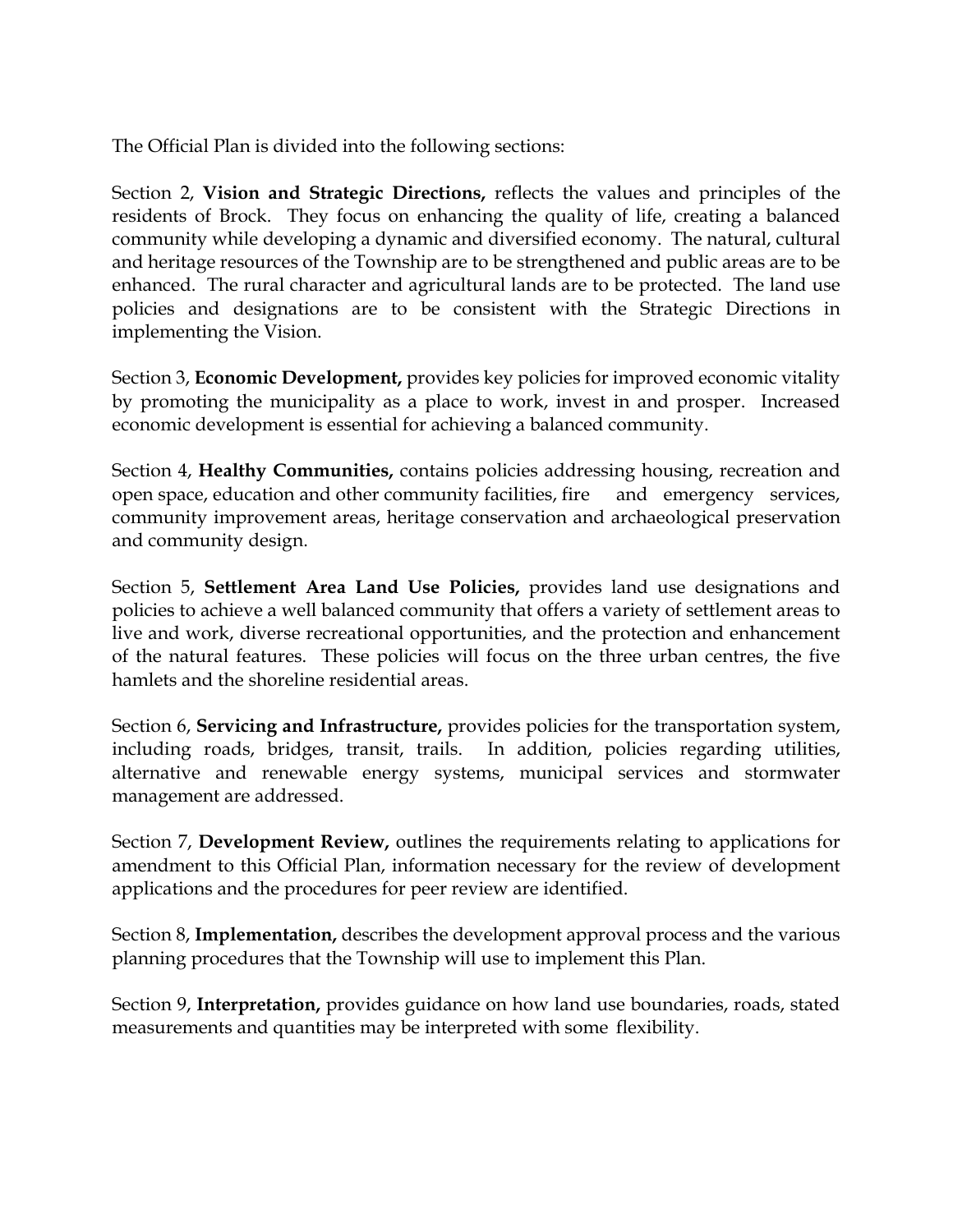#### **2. VISION AND STRATEGIC DIRECTIONS**

#### **2.1 VISION STATEMENT**

The vision for the Township of Brock was developed through extensive consultation with the residents:

*The Township of Brock is one municipality, comprised of a number of communities that are complementary, linked, innovative and cooperative in supporting the residents who live, work and raise families in a safe environment where industry, commerce and agriculture continue to prosper.*

# **2.2 STRATEGIC DIRECTIONS**

2.2.1 The Strategic Directions reflect the values and principles of the residents of the Township of Brock and are intended to achieve the Vision. These Strategic Directions are interrelated and deal with the most important aspects of life in the Township and include: maintaining and enhancing the quality of life, creating a balance within each of the urban communities, economic development, the natural and cultural environment, and the agricultural community. These Strategic Directions form the basis of the policies of this Official Plan.

#### 2.2.2 **Strategic Direction - Enhancing the Quality of Life**

2.2.2.1 Through careful planning, growth will be managed to retain the "small town" character of the municipality, while encouraging economic development in the settlement areas, and which supports the agricultural community.

#### 2.2.2.2 **Objectives**

- To create healthy communities by focusing residential and economic activities in the settlement areas;
- To promote compact urban form through the provision of a diverse mix of housing types and land uses;
- To encourage the intensification and redevelopment of the existing built-up areas;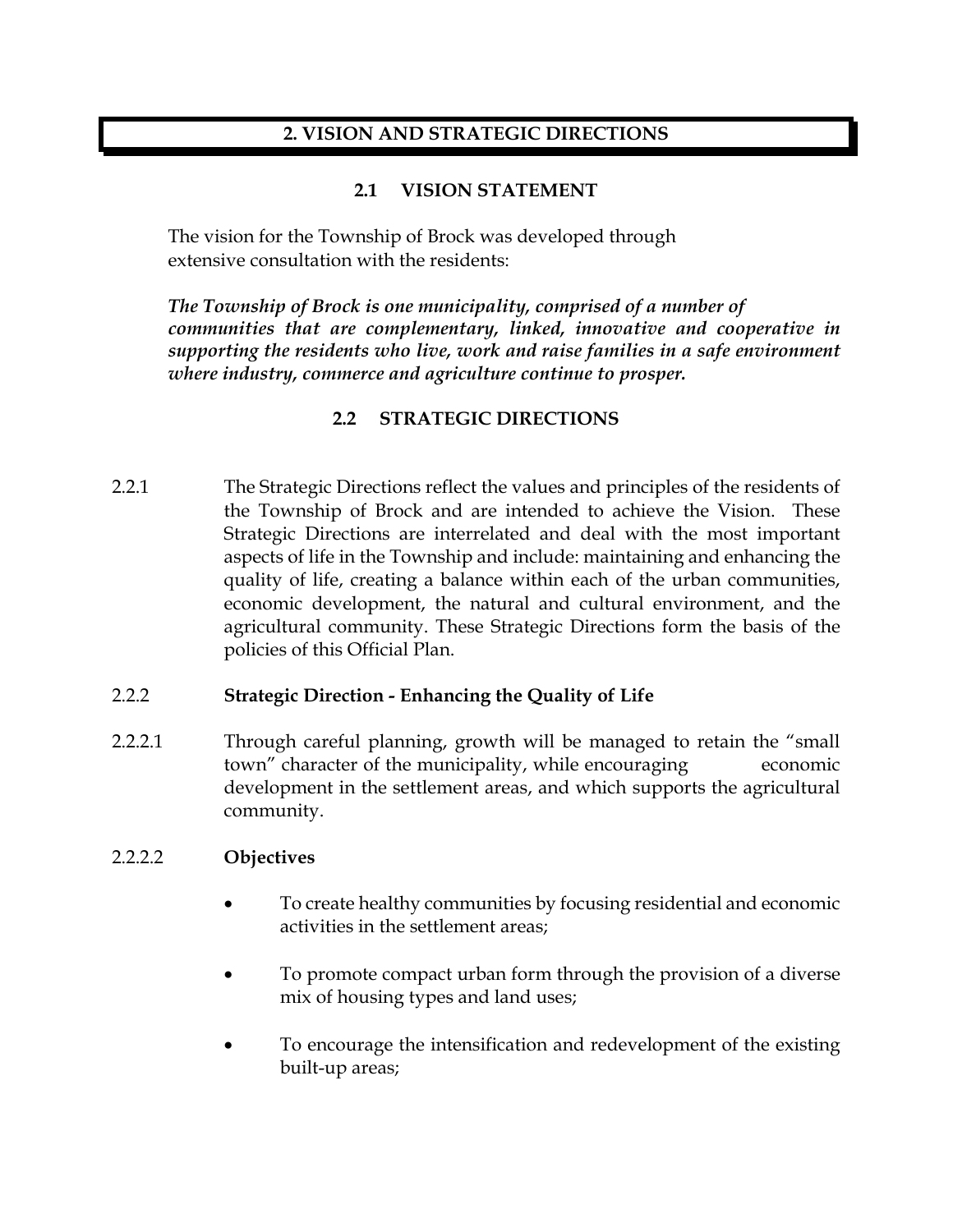- To promote good urban design for the residential neighbourhoods and business areas;
- To ensure that the community is fully accessible, vibrant, environmentally responsible, innovative and creative;
- To provide efficient and cost-effective infrastructure and transportation;
- To support the continuation of the agricultural operations in the Township as an important component of the quality of life.

#### 2.2.3 **Strategic Direction – Creating a Balance**

2.2.3.1 Strong, complete communities will be created that have a balance between the residential, commercial and employment sectors.

#### 2.2.3.2 **Objectives**

- To ensure the continued expansion of economic opportunities and diversification of the economic base through the provision of appropriate locations within the Settlement Areas.
- To provide an adequate supply and mix of housing types and tenures to supply the needs of the residents of the Township.
- To support and encourage the continuing vibrancy of the commercial centres in Beaverton, Cannington and Sunderland.
- To develop communities where people of all ages, backgrounds and capabilities can meet their individual needs for human development throughout the various stages in their lives by providing opportunities for employment, learning, culture, recreation and spiritual, emotional, physical and social well being.
- To ensure that the level of community services provided by the various levels of government and other relevant agencies address the needs of existing residents and new growth in a financially sound and efficient manner.

#### 2.2.4 **Strategic Direction – Developing a Dynamic and Diversified Economy**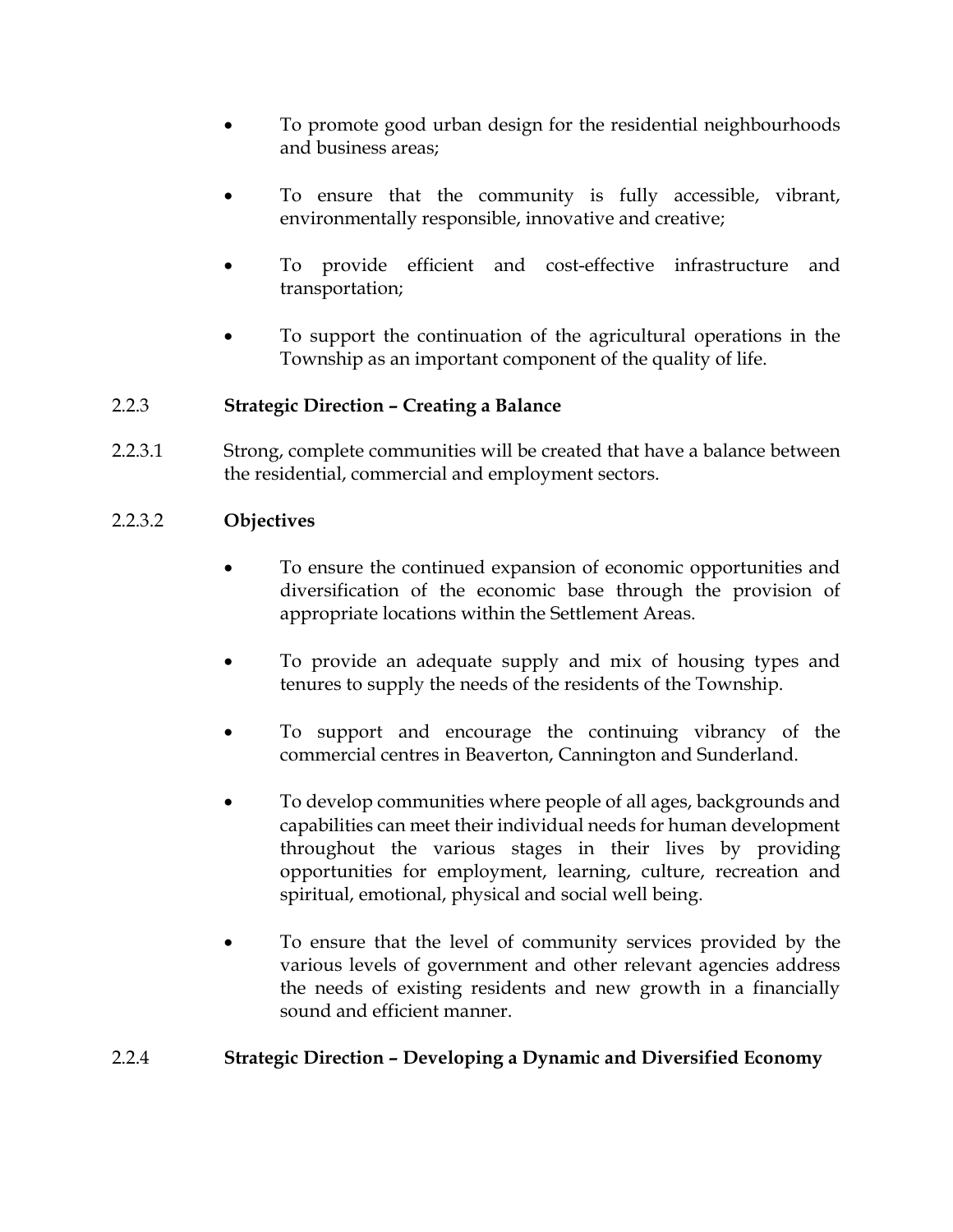2.2.4.1 Brock Township will achieve its equitable share of regional economic growth in manufacturing, tourism, agriculture and commercial development. In achieving this Strategic Direction, Council will work in partnership with the Region of Durham and local community groups.

# 2.2.4.2 **Objectives**

- To focus the location of the majority of new business and job creation in the communities of Beaverton, Cannington and Sunderland;
- To encourage the creation of additional employment opportunities;
- To continue to support and enhance the resource based industries of agriculture, aggregate production and tourism in a manner that is compatible with the rural and scenic character of the Township;
- To actively promote the Township as a desirable community to live, work and play; and,
- To ensure that the appropriate infrastructure is available to serve the needs of the community. This includes the active promotion of the extension of Highway 404 through Brock Township.

# 2.2.5 **Strategic Direction – Strengthening and Integrating Natural, Cultural and Heritage Resources**

2.2.5.1 Brock Township's natural, historical and cultural setting is an important asset enhancing the quality of community life and supporting economic and tourism development.

# 2.2.5.2 **Objectives**

- To preserve, protect and enhance the significant features, functions and attributes of the natural environment so that it will continue to sustain life, maintain health, preserve the visual landscape and provide a high standard of living;
- To ensure that the relationship between the natural and built environments, and the principle of preserving resources and protecting the natural environment for future generations, will form a basis for the planning and development of the Township;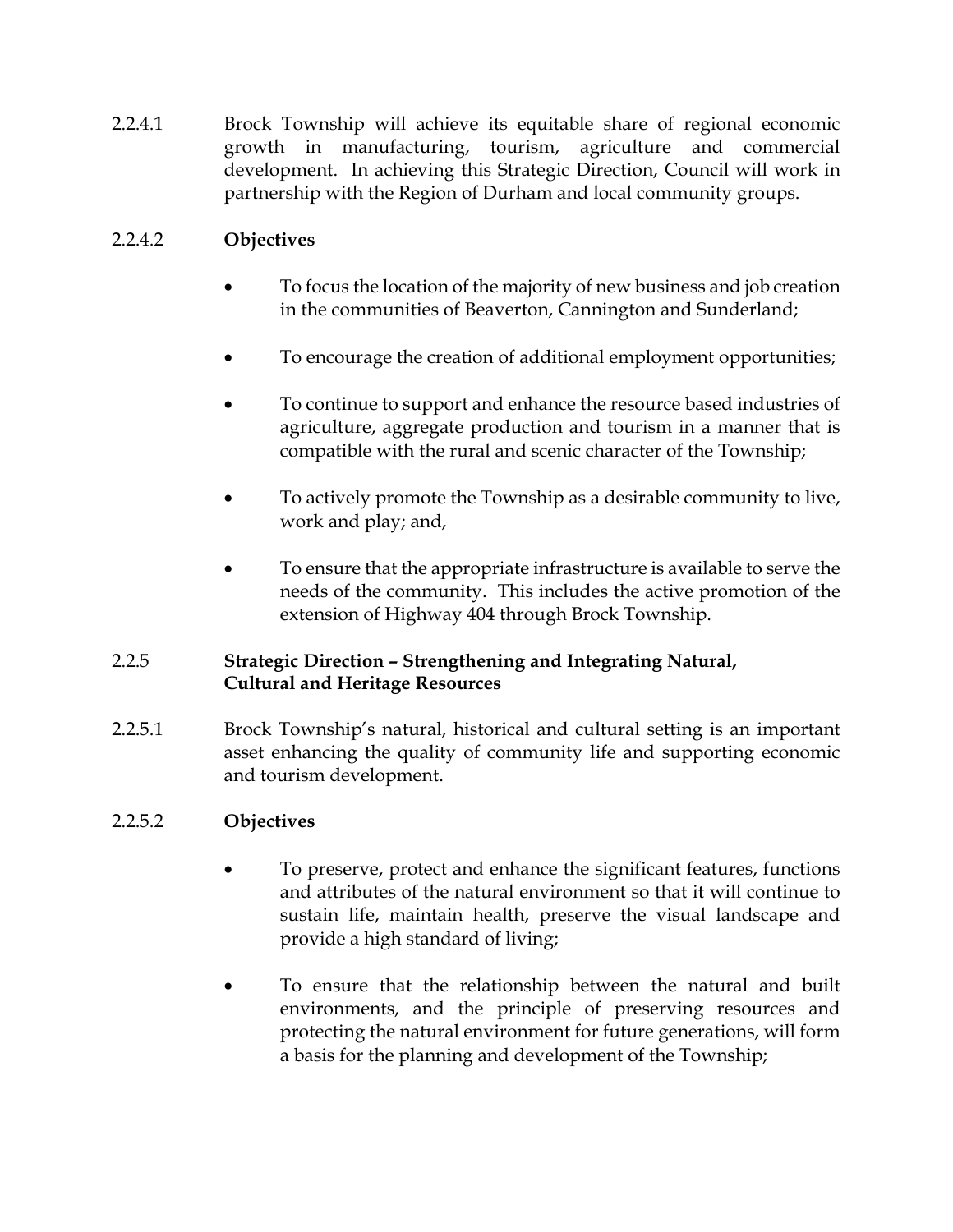- To protect the woodlands and tree coverage, particularly in the Settlement Areas;
- To recognize that Lake Simcoe, and the associated rivers, streams and wetlands are essential to the quality of life in the Township and to its economic prosperity;
- To recognize, conserve and promote cultural heritage resources and archaeological sites and to perpetuate their value and benefit to the community; and,
- To promote and support excellence in community design and building architecture.

# 2.2.6 **Strategic Direction – Enhancing Public Areas**

2.2.6.1 The Lake Simcoe waterfront, the downtowns and other unique locations in the municipality will be developed to support tourism development and improve recreational and cultural opportunities.

# 2.2.6.2 **Objectives**

- To ensure that development along the Lake Simcoe shoreline will protect and restore the shoreline;
- To pursue a program to increase the opportunities for public access to the waterfronts of Lake Simcoe, Talbot River, and the Trent-Severn System;
- To support and promote the continued focus of commercial activity in the downtown cores of Beaverton, Cannington and Sunderland; and,
- To develop a trail system within and between the settlement areas and the key natural features.

#### 2.2.7 **Strategic Direction – Protecting Rural Areas and Agricultural Lands**

- 2.2.7.1 Rural life and the agricultural industry are vital economic and cultural components of the community.
- 2.2.7.2 **Objectives**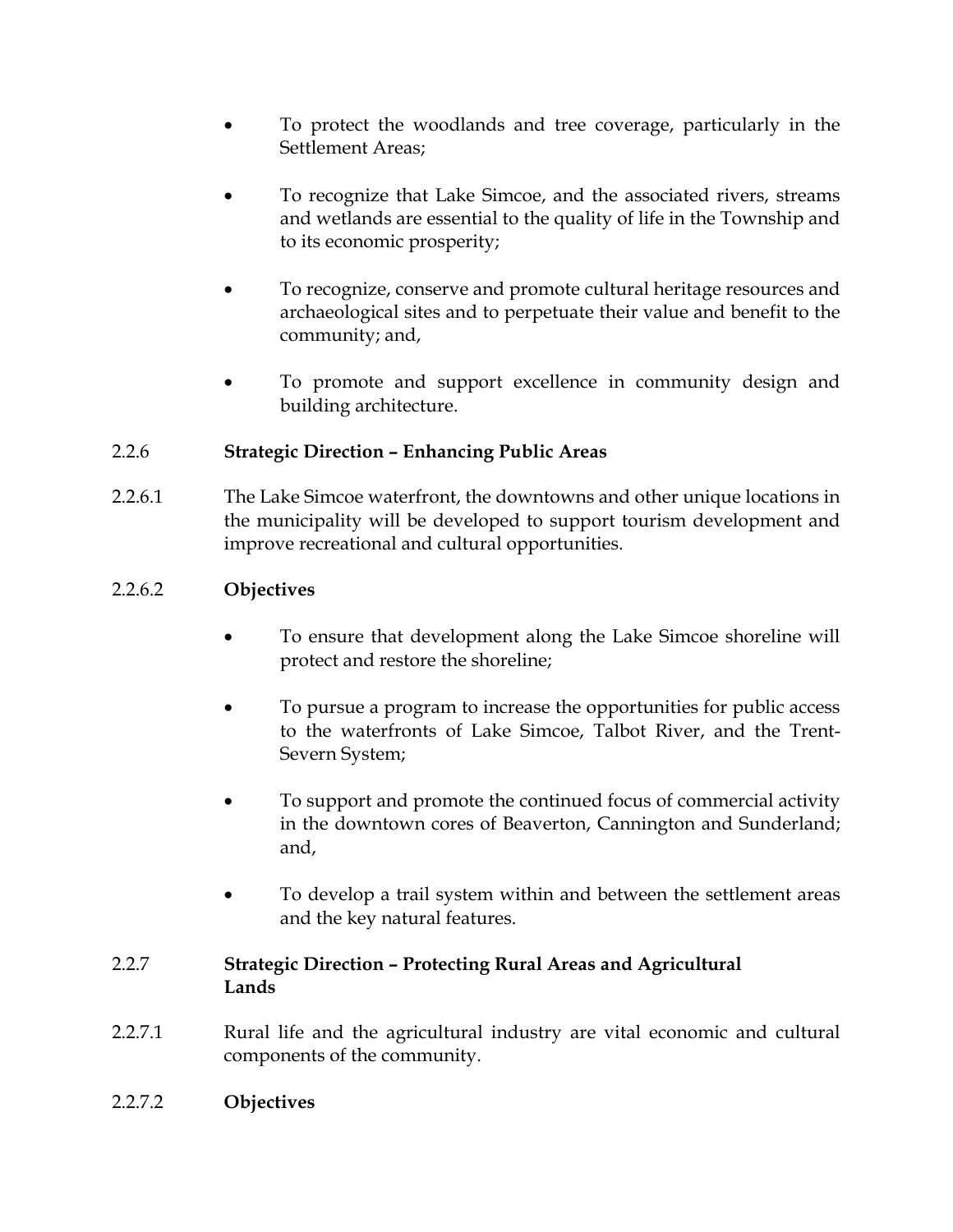- To protect the prime agricultural lands from urban development;
- To recognize and support the agricultural industry and its associated services as an important economic activity;
- To support farm practices that will protect the long-term productivity of agricultural lands and minimize impacts on the environment; and,
- To support the continued prosperity of agriculture with complementary agri-business activities and agri-tourism.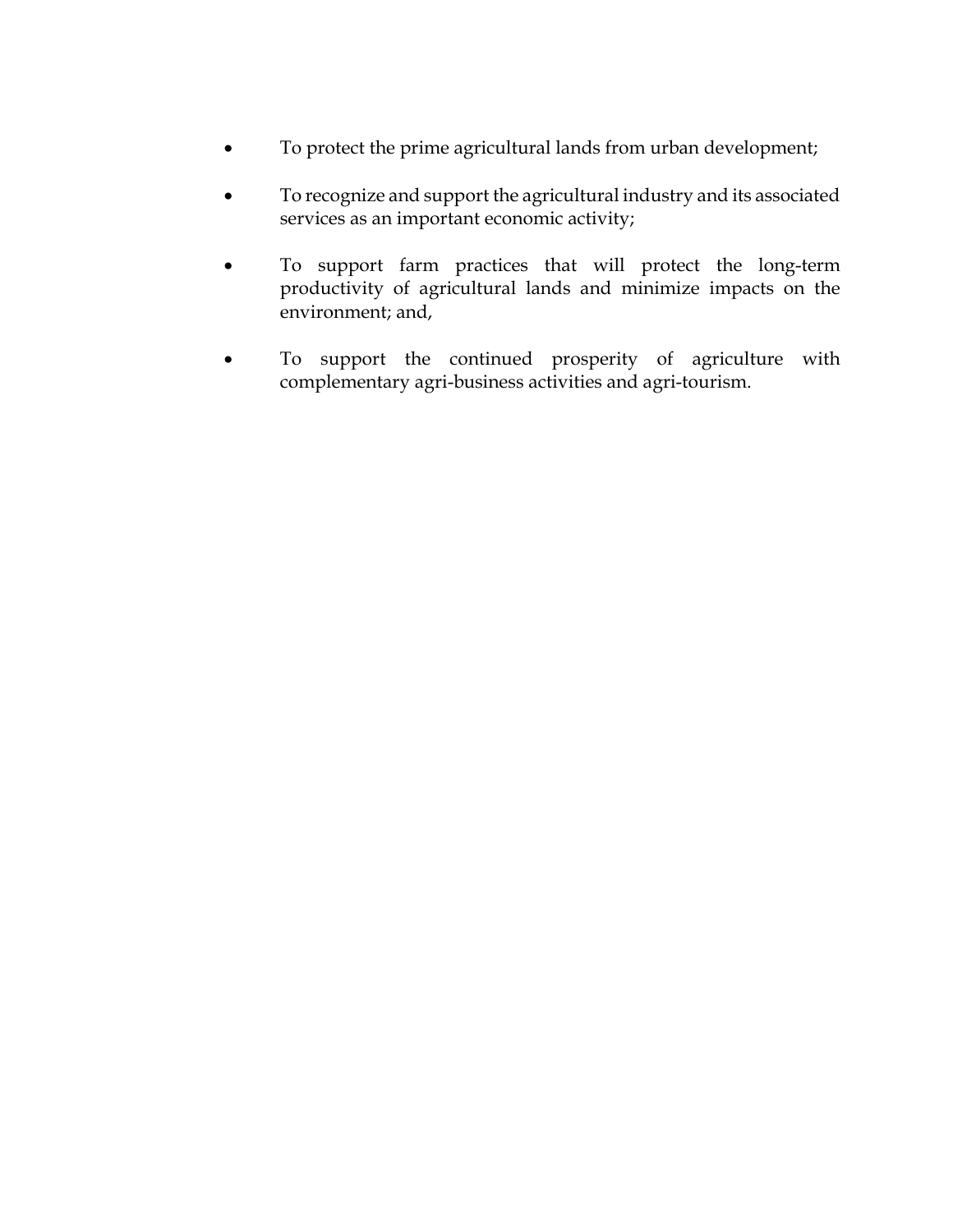# **3. ECONOMIC DEVELOPMENT**

# **3.1 ECONOMIC DEVELOPMENT GOALS**

- 3.1.1 Brock Township will pursue economic development to its fullest potential, in a manner that enhances the natural resources, with due consideration for the environment, the social needs of the community and its sustainability over time.
- 3.1.2 To develop the Township's economic potential to the fullest by encouraging the continued expansion of economic opportunities in key sectors including manufacturing, agriculture and tourism.
- 3.1.3 The Township recognizes that continued enhancement of the community's quality of life is critical to achieving its economic goals and will continue its efforts to enhance the Regional Centres of Beaverton, Cannington and Sunderland and their commercial, residential and community functions.
- 3.1.4 The Township will work cooperatively with the Region of Durham to promote private investment in these sectors and to effectively market the municipality.
- 3.1.5 The Township, with the support of the Region, will continue to plan for and make public investments in infrastructure, transportation and public spaces and facilities supportive of economic growth.

# **3.2 SECTORAL POLICIES**

#### **3.2.1 Agricultural Lands**

- 3.2.1.1 Agriculture is and will continue to be a significant economic sector and the Township will:
	- Designate and protect prime agricultural land for long-term agricultural use; and,
	- Promote farm practices that maintain and enhance natural resources.
- 3.2.1.2 The Durham Regional Official Plan provides policies and designations for the rural portion of the Township. The predominant use of land within the Prime Agricultural Area as designated on Schedule A-1 of the Durham Regional Official Plan shall be agriculture and agriculture-related uses.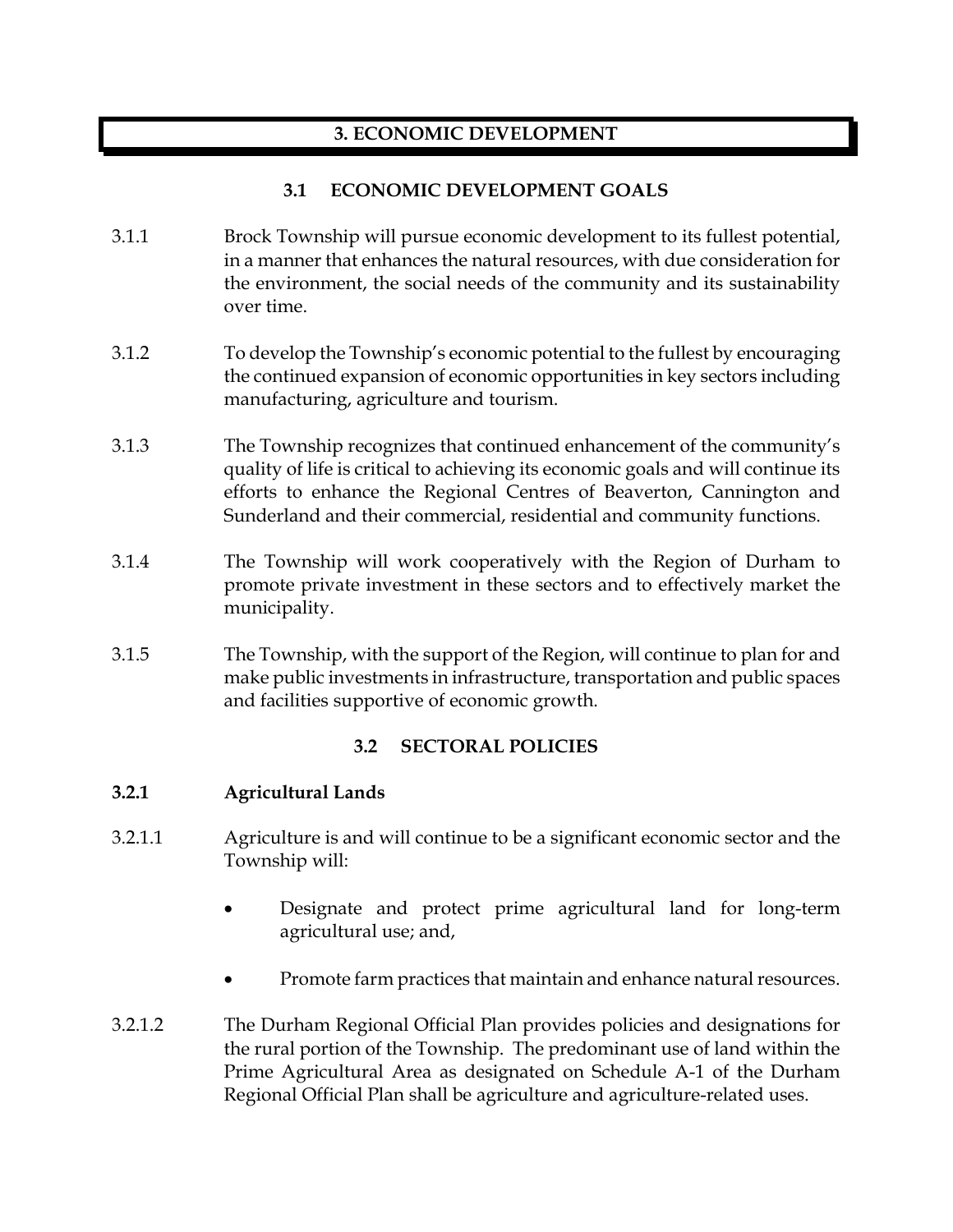- 3.2.1.3 Permitted agricultural uses include the growing of crops, including nursery and horticultural crops, raising of livestock and poultry and other animals for food, fur and/or fiber, as well as aquaculture; apiaries, agro-forestry; and maple syrup production, but shall not include a *cannabis production and processing facility* or a *medical cannabis production site*. Agriculture-related uses are those farm-related commercial and farm-related industrial uses that are small scale and directly related to the farm operation and are established in proximity to the farm operation
- 3.2.1.4 All types, sizes and intensities of agricultural uses are permitted and shall follow normal farm practices as established by provincial statute. All applications for development in the rural area shall be in accordance with the Nutrient Management Act regulations and the Provincial Minimum Distance Separation formulae in order to minimize conflicts between livestock facilities and development, as amended from time to time.
- 3.2.1.5 Secondary uses are uses that are secondary to the principal use of the property, including but not limited to, home occupations, home industries, and uses that produce value-added agricultural products from the farm operation on the property. Such uses shall be permitted in the Rural System and Prime Agricultural Areas, subject to the following conditions:
	- The use is compatible with, and does not hinder, surrounding agricultural operations;
	- Complies with the Provincial Minimum Distance Separation formulae; and,
	- Does not adversely affect the cultural and rural character of the area or the natural environment.
- 3.2.1.6 *Cannabis Production and Processing Facilities* and *Medical Cannabis Production Sites* are permitted in Rural Areas, including areas designated Agricultural or Major Open Space in the Region of Durham Official Plan, subject to the following:
	- *i) A Cannabis Production and Processing Facility* or a *Medical Cannabis Production Site* shall not be permitted in conjunction with any residential use on a single lot;
	- *ii) All Cannabis Production and Processing Facilities* and *Medical Cannabis Production Sites* shall be subject to the Information Requirements contained in Section 7.3.2.1 of this Plan; and,
	- *iii)* A Cannabis Production and Processing Facility or a *Medical Cannabis Production Site* is permitted subject to the requirements of the implementing Zoning By-law.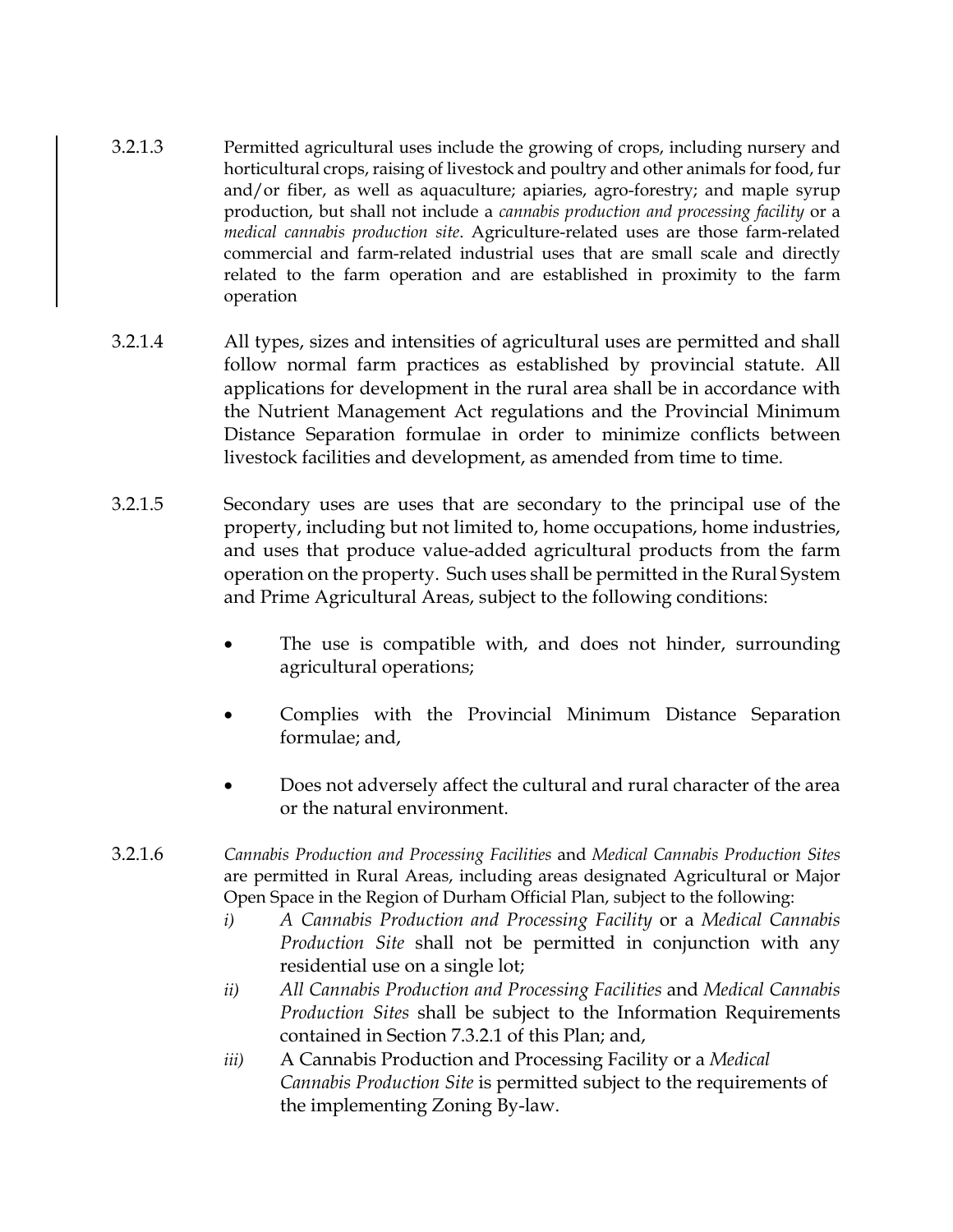- 3.2.1.7 The Township shall promote greater economic activity from agriculture by supporting the establishment and expansion of agri-businesses such as implement dealers, product handling and storage and food processing. These uses will be encouraged to locate in the Urban Areas where municipal services are available. These uses will be permitted in the rural area subject to:
	- Meeting the criteria set out for agriculture-related uses in section 3.2.1.5;
	- An assessment of water and wastewater needs and the demonstration of the ability to provide the required services;
	- An assessment of the impact on surface and groundwater resources as well as any natural features that may be dependent on these water resources; and,
	- The preparation of studies and plans to address development matters including but not limited to a stormwater management report and may be subject to a site plan agreement.
- 3.2.1.8 A separate lot may be created by consent where a residence surplus to a farming operation as a result of farm consolidation, which may include farm holdings which are either abutting or non-abutting, provided that new residential dwellings are prohibited on any vacant remnant parcel of farmland created by the severance.

#### **3.2.2 Alternative Fuel and Renewable Energy Systems**

- 3.2.2.1 The Township supports the development and use of alternative fuel and renewable energy systems. Such systems include but are not limited to the production of bio fuels and the use of wind and solar power.
- 3.2.2.2 The Township will promote the development of alternative fuel systems in the Rural System and Prime Agricultural Areas subject to:
	- Meeting the criteria set out for agriculture-related uses in section 3.2.1.5;
	- An assessment of water and wastewater needs and demonstration of ability to provide these services;
	- Additional locational criteria that may be defined in the zoning bylaw.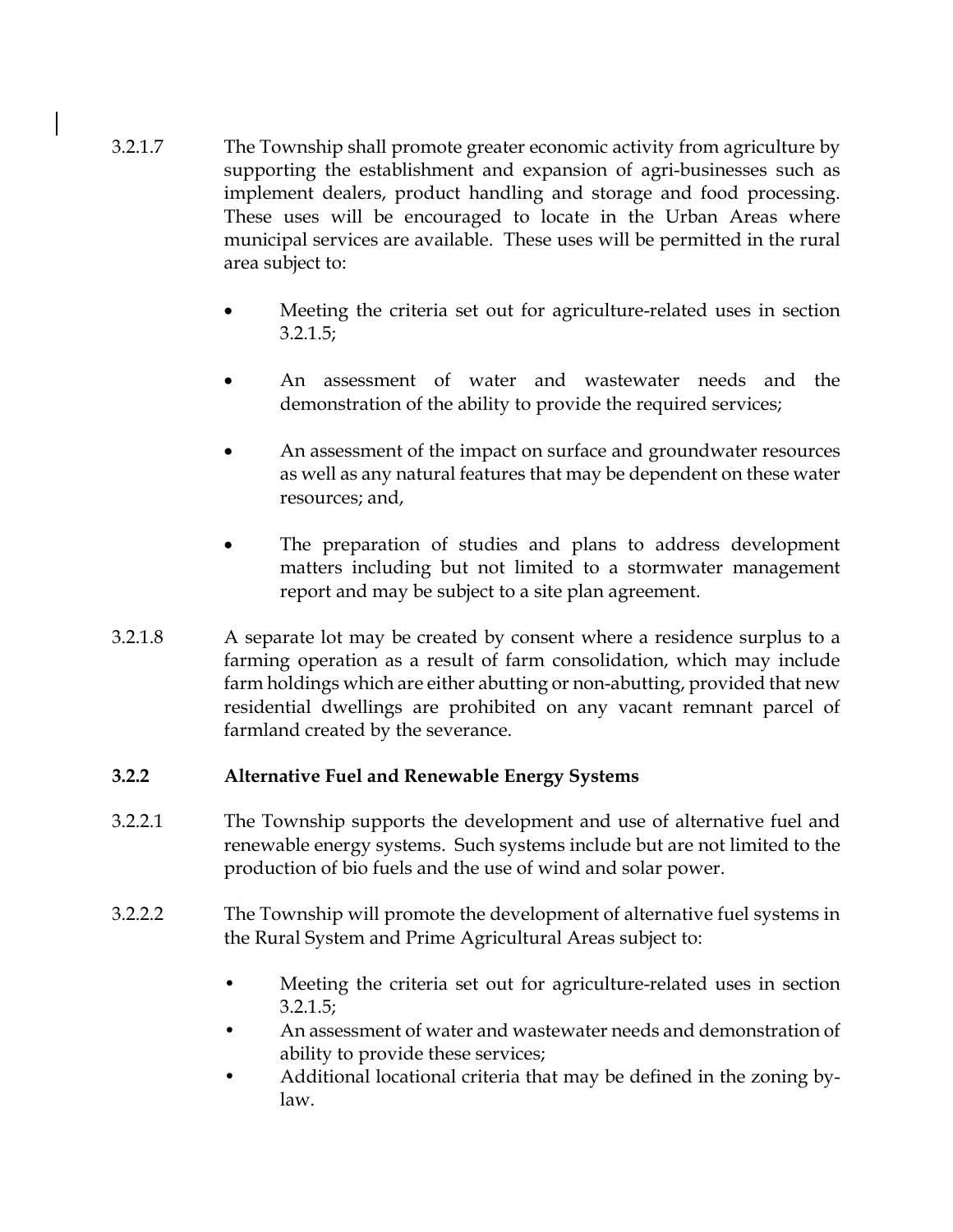- 3.2.2.3 Commercial renewable energy generating systems which are intended to feed into the transmission grid of Hydro One, may be permitted in the Rural System and Prime Agricultural Areas subject to satisfying the requirements of the Ministry of the Environment. These requirements may include the preparation of studies and site plans to address land use compatibility and development matters, including but not limited to height, noise levels, vibration, an assessment of dust, odour and resulting effluent, setbacks and drainage in accordance with the Ministry of the Environment Renewable energy Approval Regulation O. Reg. 359/09 issued under the Environmental Protection Act.
- 3.2.2.4 Small-Scale Generating Systems, consisting of one turbine that provide electricity for the property owner, are permitted as an accessory use in the Rural System and Prime Agricultural Areas in accordance with the provisions of the Zoning By-law and may be subject to a site plan agreement.
- **3.2.3 Tourism**
- 3.2.3.1 Tourism will be an increasingly significant economic sector in the Township.
- 3.2.3.2 The Township will work cooperatively with the Region of Durham to promote and market local tourism as part of a broader rural economic strategy.
- 3.2.3.3 The Township, with the support of the Region, will continue to plan for and make public investments that support tourism development including: signage; beautification of key areas of the Township such as the Central Areas and the waterfronts; enhancement of cultural and natural heritage assets; and, creation of trails, public open spaces and facilities.
- 3.2.3.4 The Township will promote private investment in a range of destinationquality tourism facilities including: visitor accommodation, resorts and other hospitality facilities; golf and other recreational facilities; agri-tourism; and, cultural and heritage facilities.
- 3.2.3.5 Both urban and rural locations are appropriate for this type of investment and the Township will assist potential investors to identify appropriate sites having regard for the provisions of the Greenbelt Plan.
- 3.2.3.6 Development, in a location that is not serviced with municipal water and